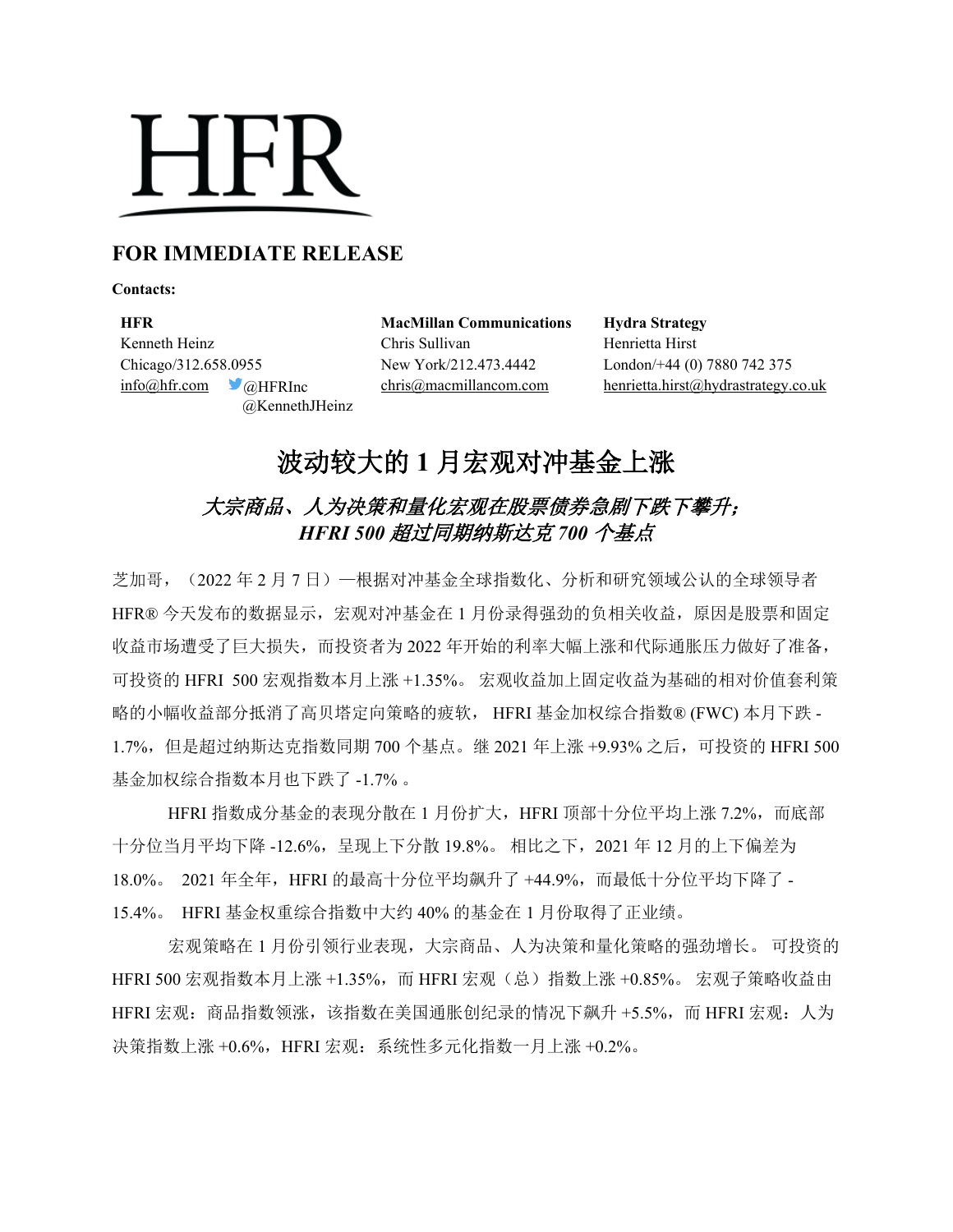由于债券收益率飙升,以固定收益为基础的利率敏感策略本月小幅上涨,替代收益基金的 收益抵消了其他子策略的小幅下跌。HFRI 相对价值(总)指数 1 月份小幅上涨 +0.1%,而可投 资的 HFRI 500 相对价值指数小幅下跌 -0.2%。 子策略表现由 HFRI 相对价值套利: 替代收益指数 上涨 +1.3%和 HFRI 相对价值套利: 固定收益公司债券指数上涨 +0.6%所引领。

在 2021 年领先的策略表现之后,投资于专业子策略的多头和空头的股票对冲基金在 2022 年开始下跌,HFRI 股票对冲(总)指数下跌 -3.4%,而可投资的 HFRI 500 股票对冲指数 本月下 跌-4.2%,前者比纳斯达克综合指数跌幅超过 550 个基点。 EH 子策略的下跌是由 HFRI 股票对 冲:科技股指数 1 月份下跌 -7.9%和 HFRI 股票对冲:医疗保健指数下跌 -6.9%推动的。

事件驱动策略通常侧重于不受欢迎的、深度价值股票风险敞口和并购情况套利,在 1 月份 也有所下降,这主要是由更高贝塔值的投资人权益激进交易和特殊情况策略导致的。 可投资的 HFRI 500 事件驱动指数本月下跌 -2.7%, 而 HFRI 事件驱动(总)指数下跌 -2.3%, 此前 2021 年 年回报率为 +12.4%, 为 2013 年以来的最高年度表现。 事件驱动子策略下跌的主要原因是 HFRI 事件驱动: 投资人权益激进交易指数, 1 月份下跌 -8.3%, 而 HFRI 事件驱动: 特殊情况指数下跌 -2.5%。 2021 年全年, 事件驱动业绩由 HFRI 事件驱动: 投资人权益激进交易指数领涨, 上涨  $+16.1\%$ 

由于避险情绪导致亏损,风险溢价策略在 1 月份下跌, HFR BSRP 多资产指数当月下跌 -7.55%,而 HFRI BSRP 货币指数仅小幅下跌 -0.03%。 HFRI-I UCITS 流动性另类指数在 1 月份下 跌 -0.97%。

HFRI 少数族裔指数 1 月份下跌 -1.0%, 而 HFRI 女性指数下跌 -2.0%。

"随着金融市场波动加剧,以及股票和固定收益市场大幅下跌,宏观对冲基金在 1 月份飙 升至令人印象深刻的负相关收益,这表明随着美国通胀达到 1980 年代初以来的最高水平,资本保 值和投资组合波动保护 ,"HFR 总裁 Kenneth J. Heinz 说。 "宏观收益分布在不同的宏观子策略 中,包括商品、基本面人为决策和量化、趋势跟踪,而基于固定收益的相对价值套利是对利率最 敏感的策略,随着利率的大幅上涨,收益微幅增长。 展望 2022 年, 对冲基金已根据过去两年未 延续的趋势和业绩驱动因素调整仓位,主要关注通胀和利率敏感性、商品、并购和选择性对冲股 票敞口。 为这些动态的宏观经济和地缘政治风险和机遇而进行战术定位的基金可能会在 2022 年 动荡的 1H22 中引领行业表现。"

**HFR Indices are ESMA registered.**